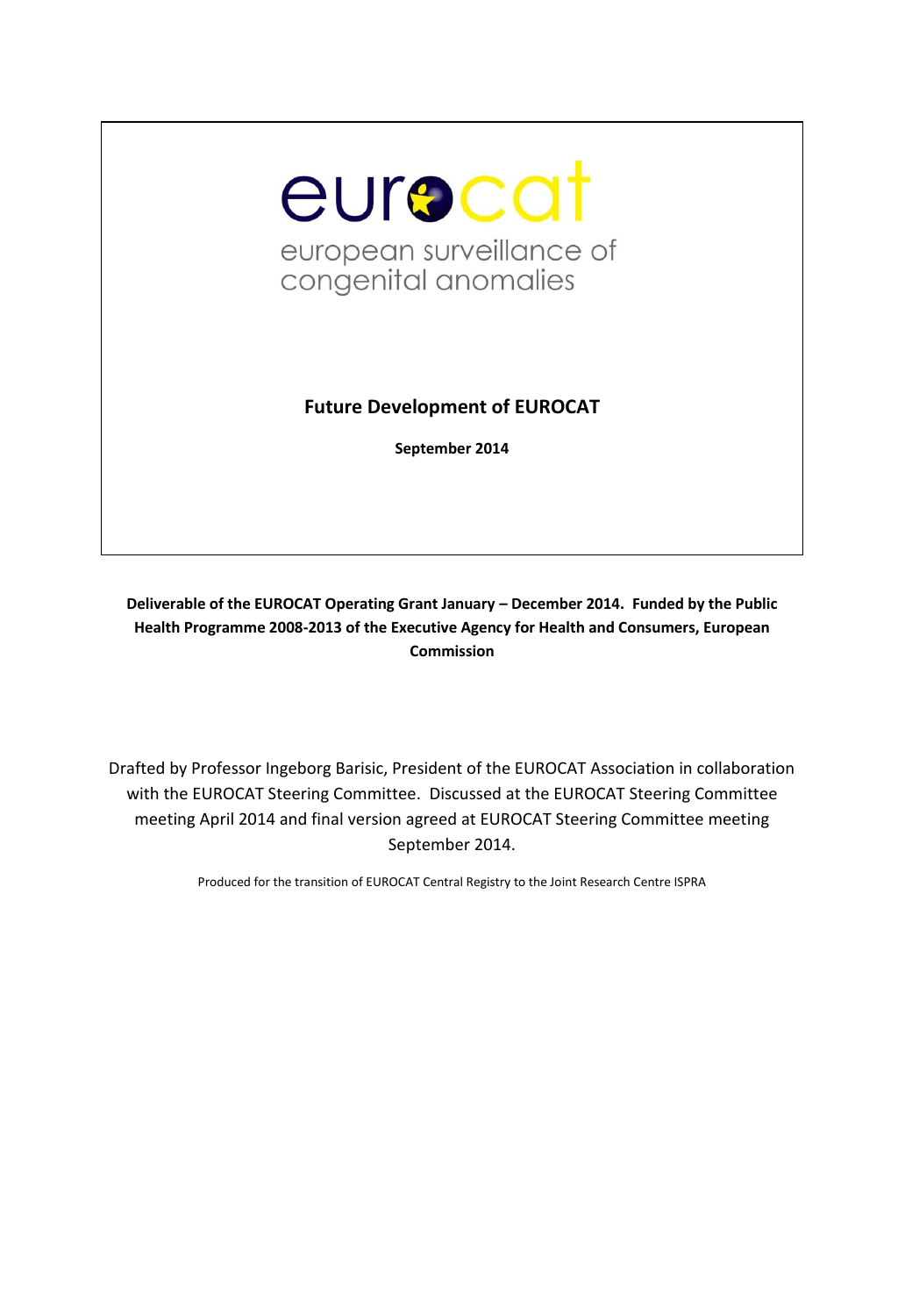# **FUTURE DEVELOPMENT OF EUROCAT**

**EUROCAT** is a network of population-based congenital anomaly (CA) registries covering at present approximately 1.7 million births in Europe. EUROCAT has been in existence since 1979. The registries joined into the EUROCAT Association, a voluntary, non-profit organisation with the purpose to maintain a network of population based congenital anomaly registries in Europe for surveillance, research and prevention of congenital anomalies. A central database of individual anonymised records is a basic achievement and the core principle of all activities of the network.

#### **1. OBJECTIVES**

The general aim of EUROCAT is the epidemiologic surveillance of congenital anomalies to support the reduction of the public health burden of congenital anomalies. Reduction of the public health burden encompasses (i) promotion of health, (ii) reduction of teratogenic risks preconceptionally and in early pregnancy, (iii) high quality diagnostics, treatment and counselling prenatally and postnatally and (iv) minimising inequalities in the experience of prevention and care.

The **objectives** of EUROCAT are:

- $\triangleright$  To provide essential epidemiologic information on CA in Europe
- $\triangleright$  To facilitate early warning of new teratogenic exposures
- $\triangleright$  To evaluate health services (primary prevention, prenatal diagnosis, screening and treatment)
- $\triangleright$  To act as an information and resource centre for the population, health professionals and policy makers regarding clusters, exposures and risk factors of concern
- $\triangleright$  To provide a ready collaborative network and infrastructure for research related to causes and prevention of CA and treatment and care of affected children
- $\triangleright$  To act as catalyst for the setting up of new registries in Europe collecting comparable, standardised data
- $\triangleright$  Setting quality standards and quality assurance of data in registries of CA

#### **2. MEMBERSHIP**

The membership is open to any population based registry of congenital anomalies that adhere to the EUROCAT Membership Criteria. Registries are represented by registry leaders (RL) or his/her representative. There are four types of membership: full, associate, affiliate and world affiliate. Full members send anonymized individual case data on a full range of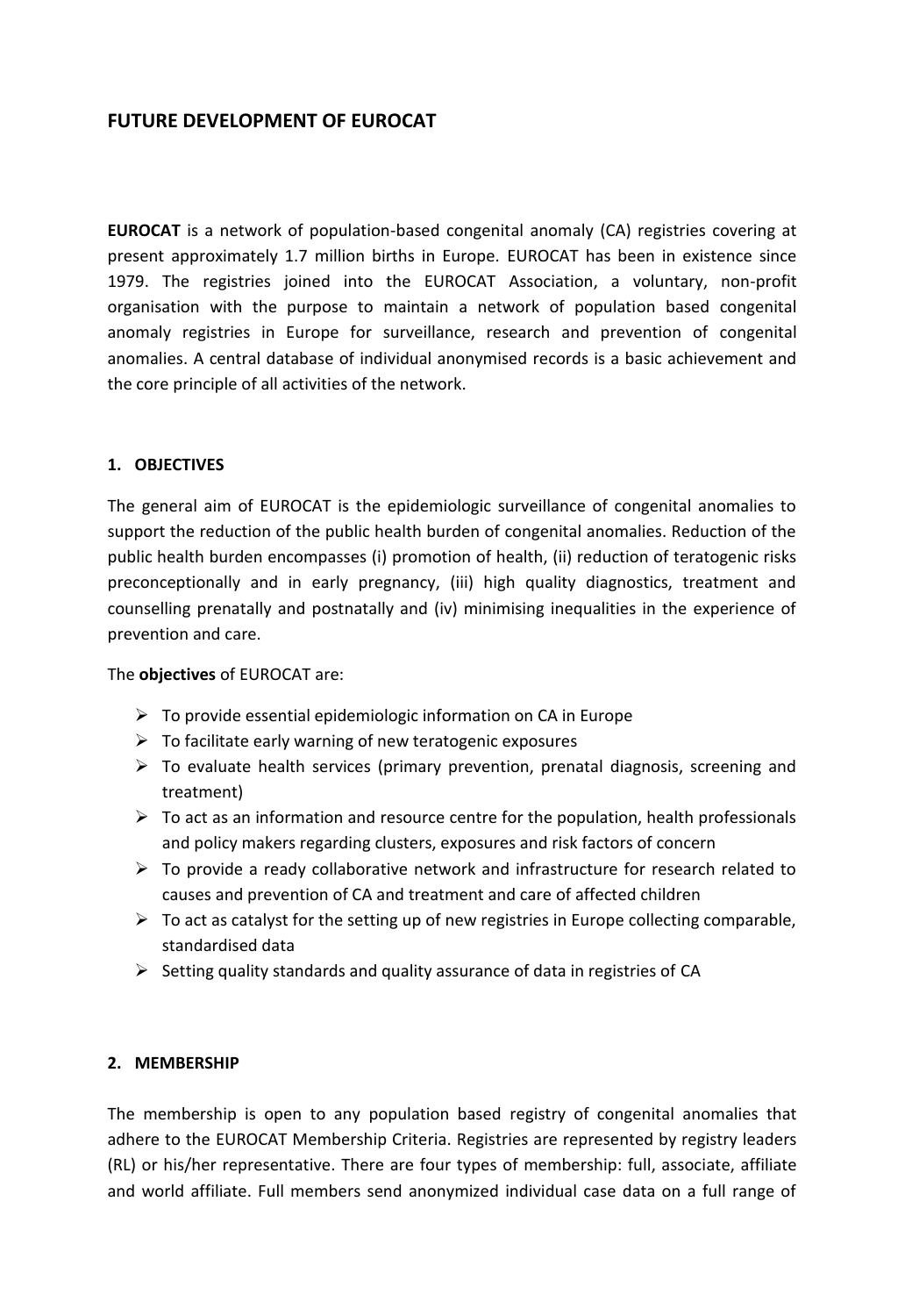congenital anomalies diagnosed among live births, fetal deaths from 20 weeks' gestation, and terminations of pregnancy following prenatal diagnosis. Associate members transmit aggregate data per anomaly subgroup, year and type of birth. Affiliate members have an active interest in congenital anomaly surveillance, and are working toward, but don't conform to the requirements for full or associate membership. World affiliates are Non-European registries with an active interest in CA surveillance. For full details of membership criteria, see<http://www.eurocat-network.eu/content/EUROCAT-Membership-Rules.pdf>

### **3. The EUROCAT Central Registry**

A Central Registry co-ordinates the network, manages the central database, and carries out core surveillance activities. The main activities are:

- 3.1. Maintenance of a centralised, uniformly coded database of congenital anomalies
- 3.2. Ensuring the security of data transmission and storage
- 3.3. Data management and Surveillance quality assurance including validation, routine monitoring and analysis, regular updates of the central database, update of DQI, Statistical Monitoring Report (core surveillance that includes prevalence tables and investigation of trends and clusters), additional reports, publications and other required outputs
- 3.4. Liaison with local registries, technical support to registries, including training sessions during RLM
- 3.5. Organisation of annual Registry Leaders Meeting
- 3.6. Liaison with other organisations/stakeholders with interest in CA

The member registries who collect data remain the data owners. Any other access and use of data is under the responsibility and control of the **Steering Committee (SC)**. Publications, reports and transfer of data to the public part of the EUROCAT Website need approval and permission by the data owners.

## **4. Steering Committee (SC)**

SC of the EUROCAT Association consists of six elected members, including the President and the Director of the Central Registry. The election of the SC is regulated by the EUROCAT Association Constitution. The main functions of the SC are:

- 4.1. Decide on EUROCAT general policy
- 4.2. Decide on EUROCAT activities (changes to be introduced in the database or in the procedures, meetings, workshops, contact with other stakeholders, new projects, etc)
- 4.3. Regulation of all affaires and issues concerning registry members and Central Registry
- 4.4. Appoint the Central Registry and Director of the Central Registry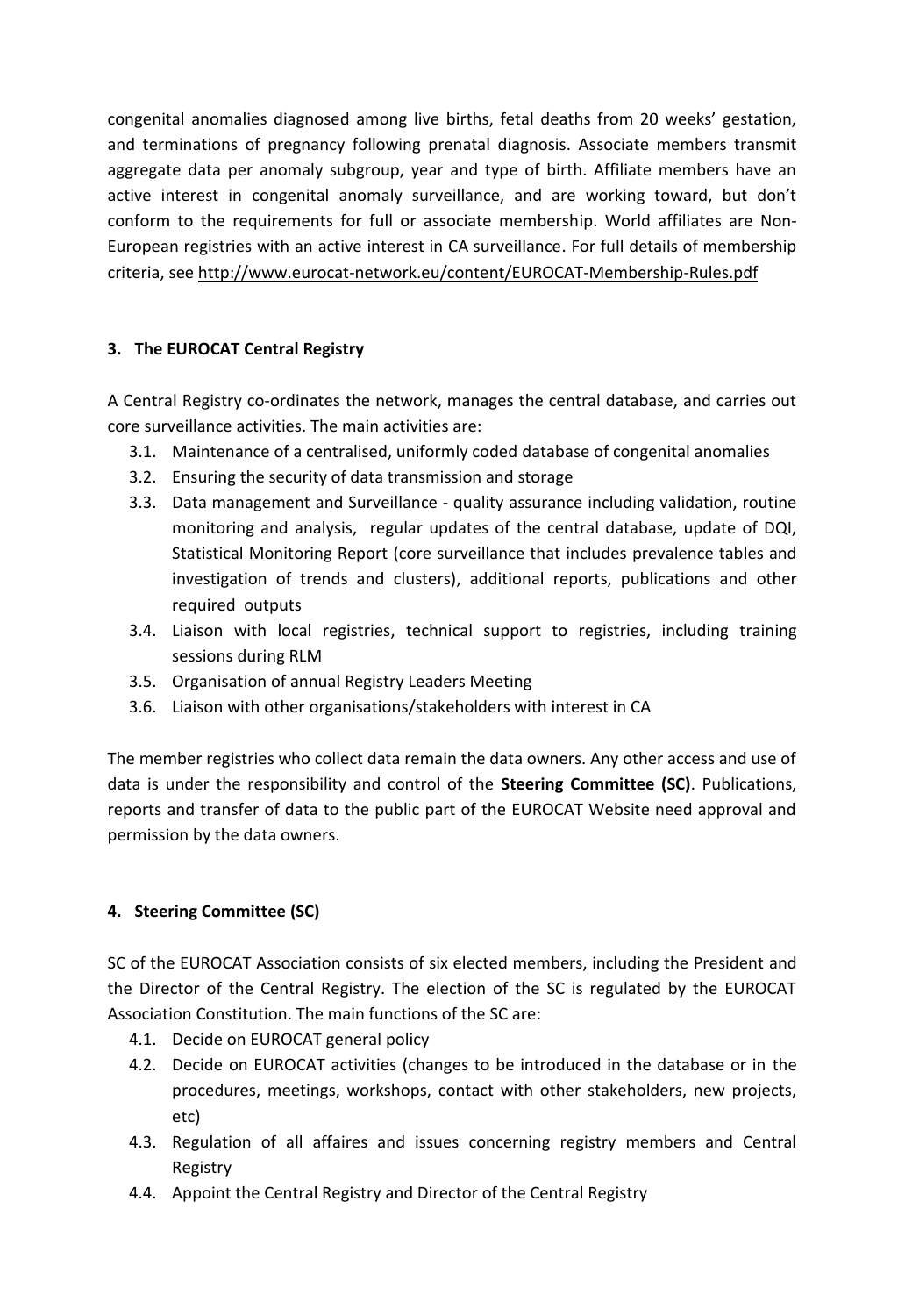- 4.5. Organisation and scientific governance of the biannual European Symposium on congenital anomalies
- 4.6. Decide on applications for EUROCAT membership
- 4.7. Decide on applications for studies regarding protocol, data and authorship
- 4.8. Establish all regulations concerning EUROCAT activities (e.g. documents regulating terms and conditions for the release of data, terms and conditions for membership etc)
- 4.9. Plan the future of the EUROCAT Association

#### **5. EUROCAT Programme Management Committee (EPMC)**

**EPMC** consists of the members of SC plus members of the Central Registry included in the current studies/projects, project manager and leaders of the working packages linked to specific funding contracts, and invited consultants. EPMC meets to discuss and resolve topics concerning individual projects (e.g. FP7, Joint Action)

#### **6. FUTURE PLAN AND ORGANISATION OF EUROCAT**

This document describes the future plan for organisation and activities of the EUROCAT network taking into consideration new developments in the organisation of Rare Disease activities at the European level, particularly with regard to the establishment of Platform for Rare Diseases and its management by the Joint Research Centre (JRC) ISPRA.

From 1 January 2015, EUROCAT activities are to be transferred to the JRC, as part of the Rare Diseases Platform. This transfer needs to be managed carefully in order to: i) maintain the current level of recognised excellence of the existing network, ii) allow EUROCAT to resume its full activities as soon as possible, and iii) to allow the network to develop in new directions. This is also a chance for EUROCAT network to explore all the possibilities and advantages that could provide his new position at the JRC. To make the transition as successful as possible and to enable the EUROCAT to continue soon with his full activities, it is necessary to define:

#### **6.1. Elements necessary for timely and successful transition to the JRC**

**6.1.1.** A roadmap document *Transfer of the EUROCAT database and coordinating*  activities to the JRC presented and discussed at the 29<sup>th</sup> EUROCAT Registry Leaders' Meeting on  $26^{th}$  -27<sup>th</sup> June 2014 in Belfast The document included the time frame, milestones and procurement in the transition period for:

Maintenance of Database and Surveillance activities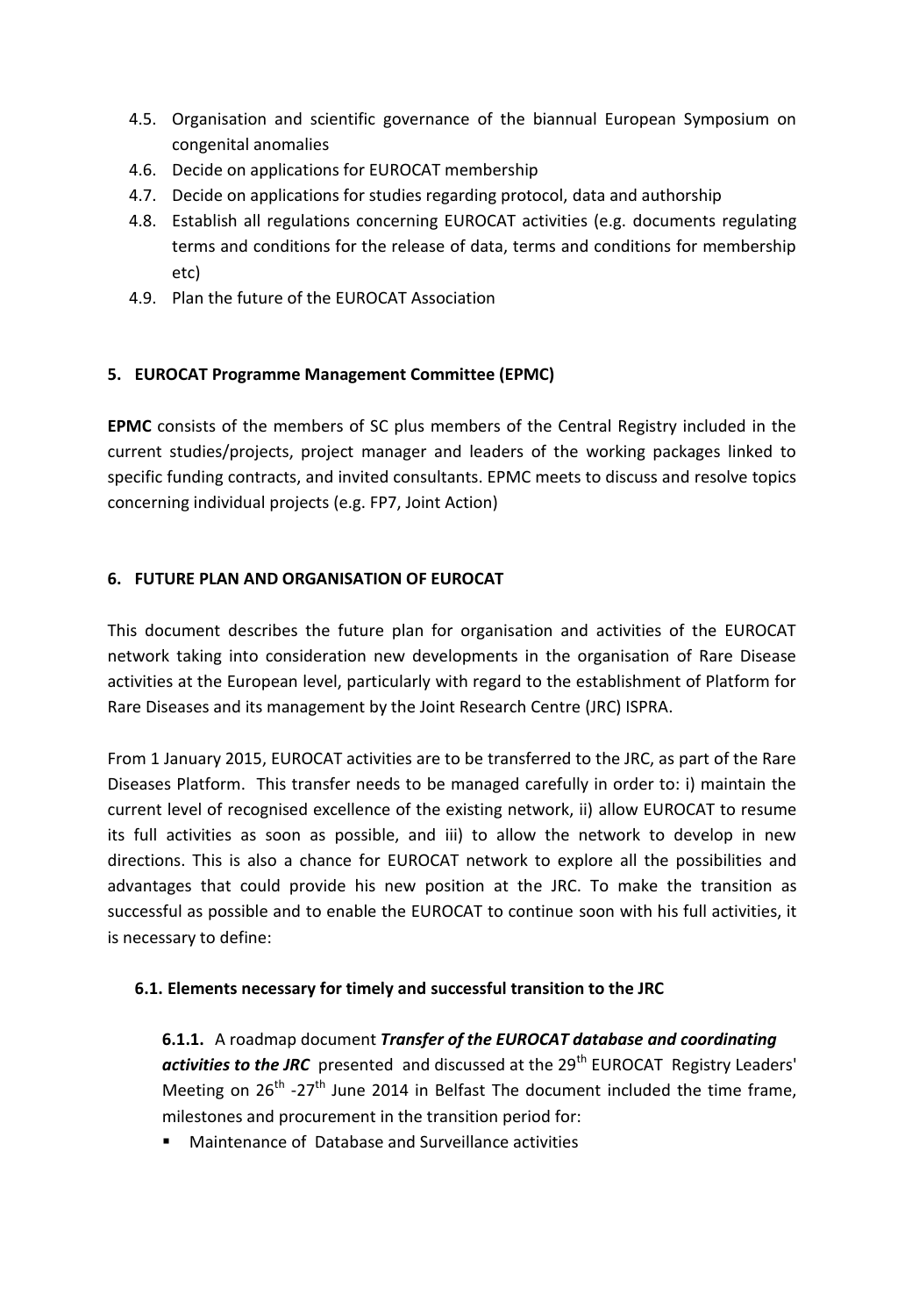- Exploring the possibility that ECD data assistant manager (RG) continues working for 6 months/ 1 year in parallel with the JRC statistician responsible for ECD
- Exploring the possibility that the epidemiologist (ML) continues working for 6 months/ 1 year providing education in epidemiological surveillance and data interpretation (producing yearly Statistical Monitoring Report, tables and other core outputs)
- Preparing the framework for a contract with the IT company and securing further software developments
- Supporting of routine core clinical, scientific and dissemination activities
	- 3 meetings of the EUROCAT Management Committee + 3 teleconferences/year
	- 3 meetings of the Coding and Classification Committee/year
	- 1 workshop of the Registry Advisory service/year and regular support for new/affiliate members
	- Creation of the promotional leaflet, 2 newsletters/year and 2 EUROCAT Communication e-mails/month
	- 1 Registry Leaders Meeting/year
	- Biannual scientific symposium "*European symposium on congenital anomalies"* (2016)
- Activities for adding value and further integration of the EUROCAT data in the larger health information systems as a part of JRC
- **6.1.2.** Preparation of the *Memorandum of Understanding* and a contract template for obtaining registry permission for data transmission that will also address data protection and ownership issues. The contract should include the requirement of annual approval and evaluation of the JRC activities by the EUROCAT Association and the possibility that the data can be withdrawn/withheld
- **6.1.3.** Signing of the *Memorandum of Understanding* by the authorised persons in the local registries as a formal approval of the transfer to JRC

#### **6.2. New organisation of EUROCAT at the JRC**

**6.2.1. New governance of the network.** The project will be managed by EUROCAT Management Committee (EMC). The EMC will consist of two JRC representatives and the EUROCAT Scientific Committee (ESC) which will include a scientific leader, six elected members and project leaders of any projects undertaken. The election of the SC and scientific leader will be regulated by the amendment of EUROCAT Constitution as at present there is no rules regarding the election of the scientific leader.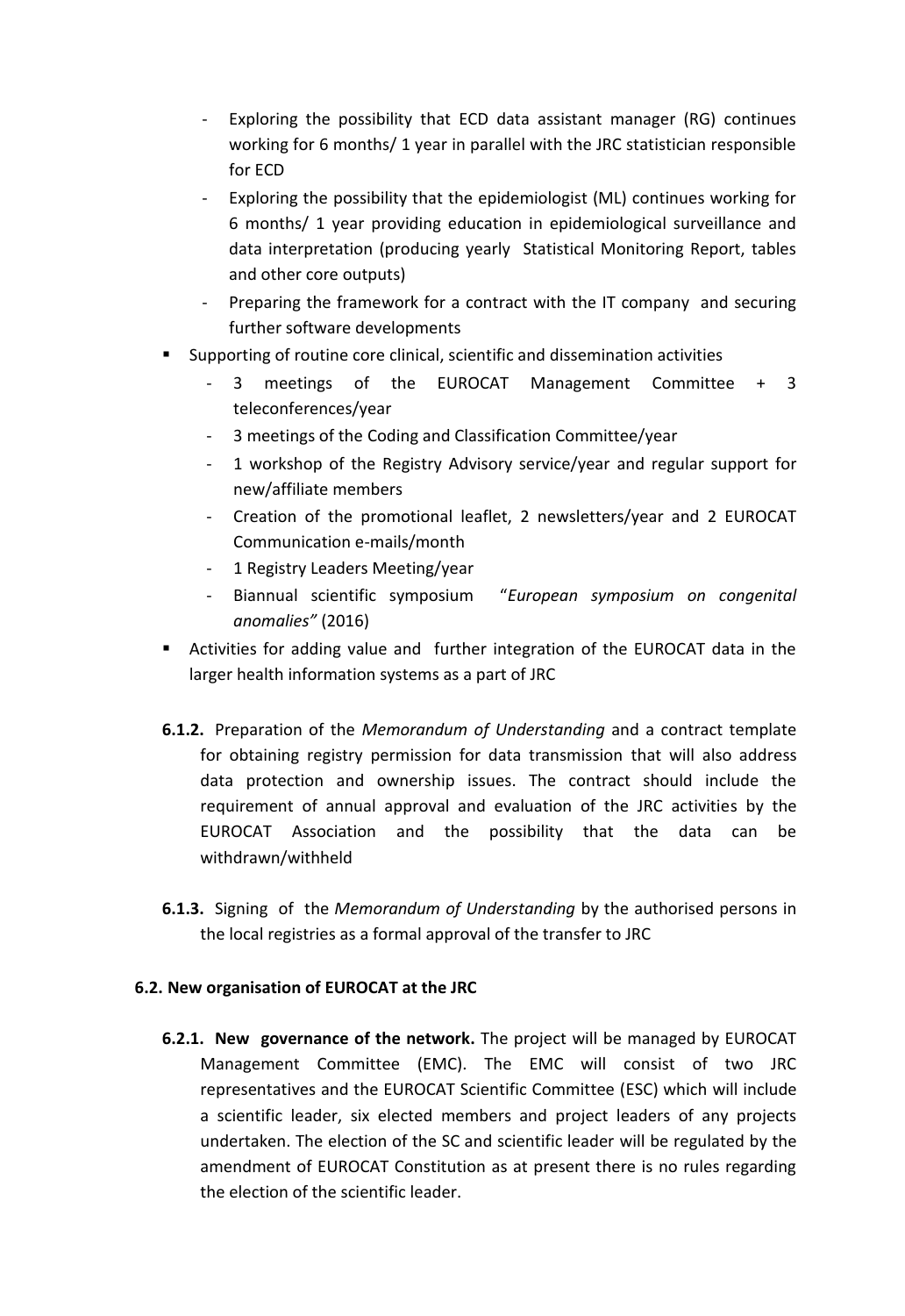The activities of EMC will be those listed under 4.1-4.9 of this document. The activities of the scientific leader will be as follows:

- Leads EMC meetings and RLM
- **Directs and guides the activities/goals set by EMC**
- Co-ordinates and supervises the EUROCAT scientific activities
- **Represents the EUROCAT Association whenever necessary**

## **6.2.2. Activities of the JRC Central Registry**

- 6.2.2.1. Management and governance of the EUROCAT Central database
- 6.2.2.2. Routine surveillance and epidemiologic data analysis
- 6.2.2.3. Maintenance of the website including further improvements, especially making it more accessible for a lay audience and translation to different languages
- 6.2.2.4. Clinical and scientific activities and development (epidemiological analysis of data, clinical interpretation of surveillance results)
- 6.2.2.5. Maintenance of the activities of the:
	- EUROCAT Management Committee organisation of the meetings (3/year)
	- Coding & Classification committee organisation of the meetings (3/year)
	- Registry Advisory Service workshops for new/affiliate members (1/year)
- 6.2.2.6. Organisation of annual RLM Meetings
- 6.2.2.7. Yearly report on project development at the Registry Leaders Meeting
- 6.2.2.8. Liaison with local registries, technical support, including training sessions for RL and staff during RLM
- 6.2.2.9. Organisation of the d biannual EUROCAT Symposium (European Symposium on Congenital Anomalies)
- 6.2.2.10. Liaison and reporting with external stakeholders
- 6.2.2.11. Promotional leaflet, two EUROCAT Newsletters per year and two EUROCAT Communication e-mails per month that will include new development activities
- 6.2.2.12. Ethical and Data security issues
- 6.2.2.13. Administrative help
- 6.2.2.14. Financial procurement and management

## **6.3. Strategic goals and future activities or the EUROCAT network**

- 6.3.1. Definition of the position of EUROCAT at the Rare Disease Platform exploring the possibilities of using the existing facilities, skill and expertise (e.g. linkage to environmental pollution databases maintained at JRC, or using JRC facilities for the economic assessment the cost of CA and the savings to be made from prevention activities)
- 6.3.2. Outlining priority areas for further research, taking into account the interests